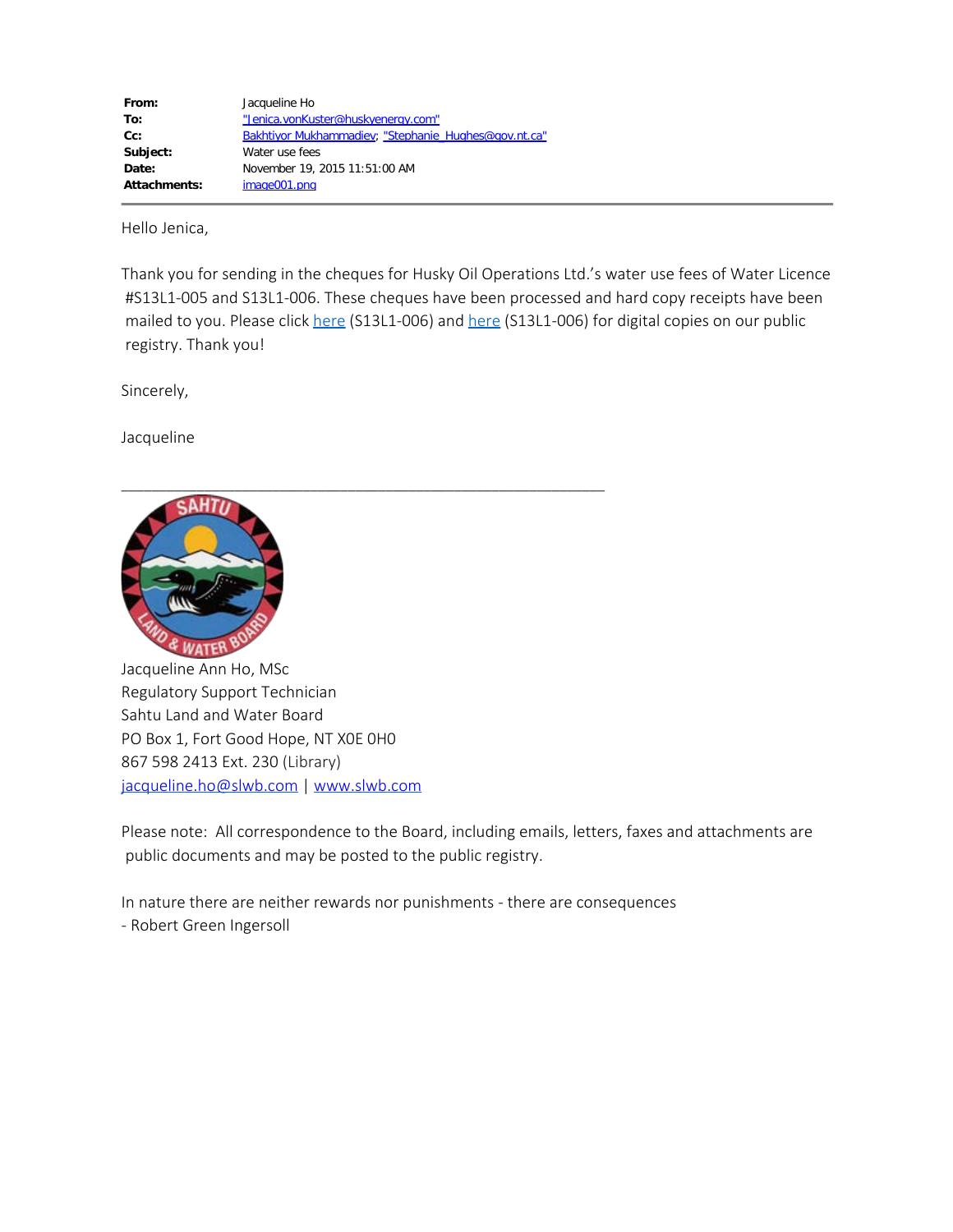Indian and Northern Affaires indiennes<br>Affairs Canada et du Nord Canada  $\lbrack\! \rbrack \cdot \rbrack$ C151094 **GENERAL RECEIPT** Branch - Direction RÉCÉPISSÉ GÉNÉRAL Date Nature and no of remittance - Forme et nº de la remise Invoice noi - N° de facture Location - Endroit OLNOVIS  $220ct$  /5  $F_{\Omega}$ 6008367 heque Frood Hobe NT Received the sum of -Reçu la somme de  $85/100$  Dollars \$ لمصدآ <u>Seventh</u>  $-$ Four From  $=$  De  $For = Pour$  $SISLI - 006$ //ا∕  $F$ Group of Companies 06853-9350-0341-4457 <u>47-0021</u>  $PQB$   $\alpha$   $b525$ ,  $\sin D$ AB T2P 3G7 Authorized of re autorisé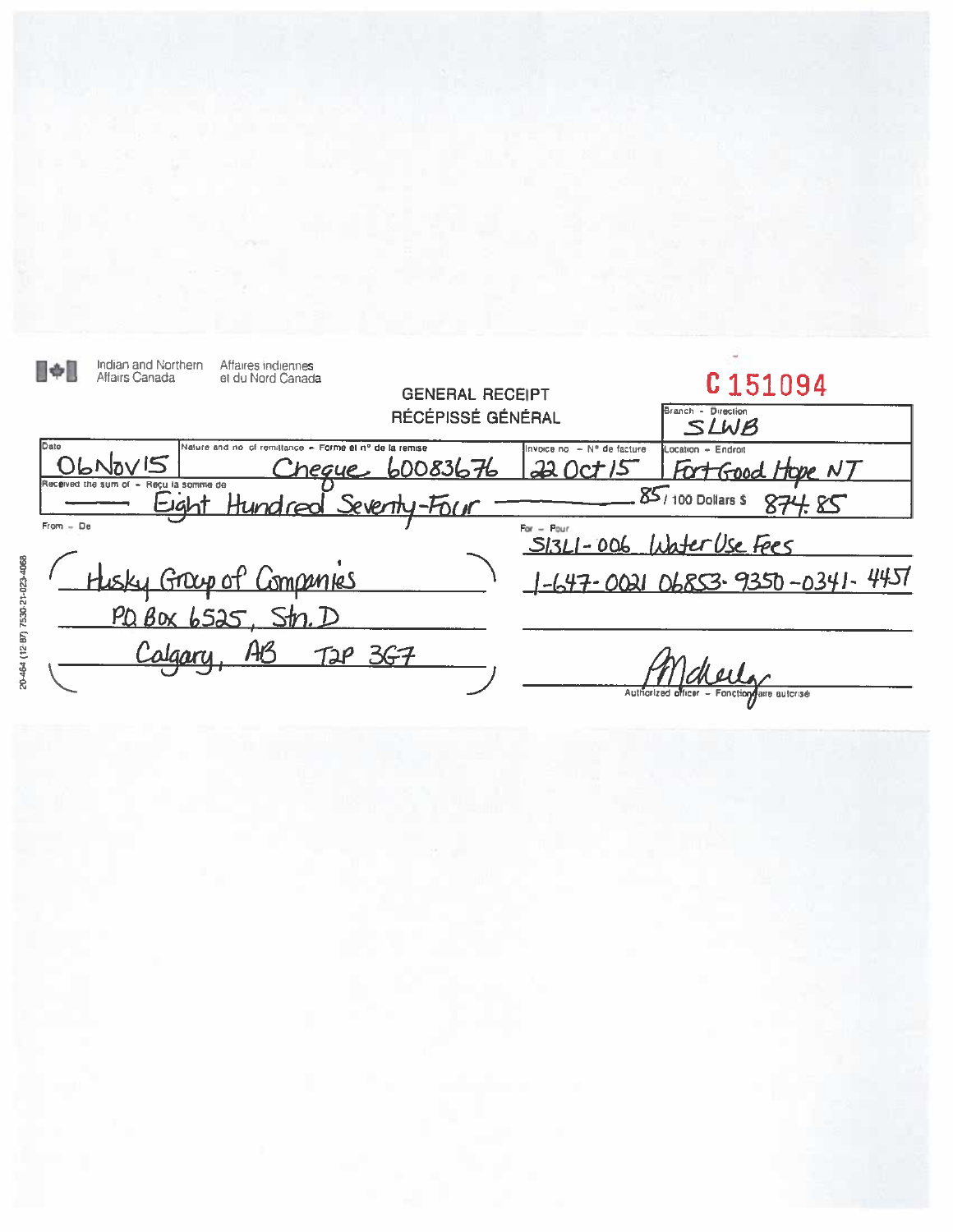

707 8th Avenue S.W. Box 6525, Station D Calgary, Alberta, Canada **T2P 3G7** 

October 27, 2015

**SAHTU LAND & WATER BOARD** NOV 03 2015 **RECEIVED** 

Sahtu Land and Water Board  $P.O.$  Box 1 Fort Good Hope, NT XOE OHO

## **Attention: Bakhtiyor Mukhammadiev**

Dear Bakhtiyor:

## RE: Water Use Fees for Water Licence S13L1-005 and S13L1-006

Please find enclosed three (3) separate cheques associated with the annual Water Use Fees required for Water Licences S13L1-005 and S13L1-006 in the following amounts:

## S13L1-006

- Cheque 1: \$874.85 for 2013 payable to Receiver General of Canada (pre-devolution).  $\bullet$
- $\bullet$ Cheque 2:  $$1,749.7$  (\$874.85 x 2) for 2014 and 2015 payable to the Government of the Northwest Territories (post-devolution).

## S13L1-005

Cheque 3:  $$226$  (\$113 x 2) for 2014 and 2015 payable to the Government of the  $\bullet$ Northwest Territories (post-devolution).

Please do not hesitate to contact me by phone at 403-523-2313 or by email at jenica.vonkuster@huskyenergy.com if you have any questions.

Sincerely, **Husky Oil Operations Limited** 

Tenica von Kusto

Jenica von Kuster Environmental & Regulatory Advisor - NWT

Bus: (403) 298-6111 Fax: (403) 298-6378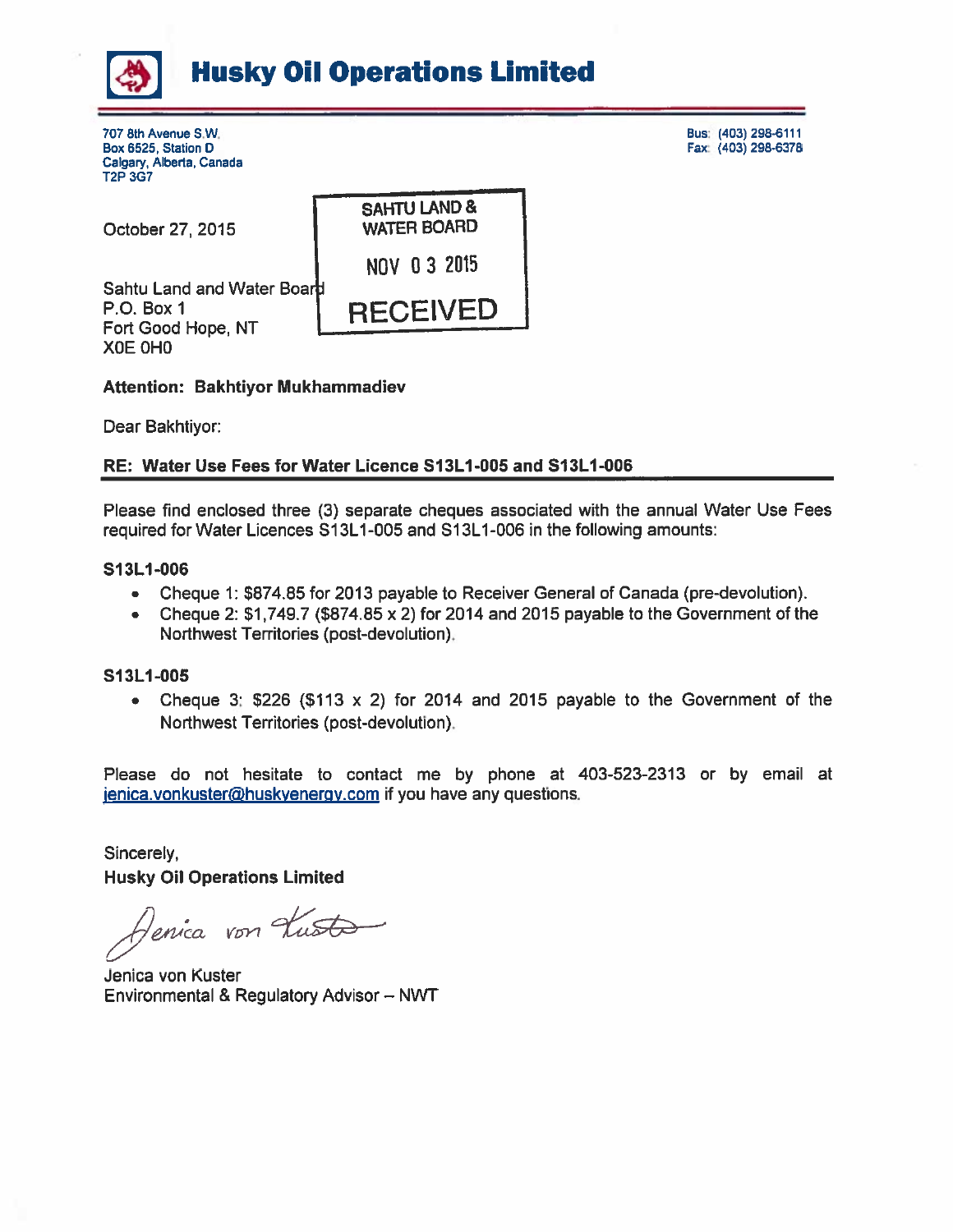Thank you, Susan, for the confirmation.

Regards,

*Patricia McNeely Manager, Finance & Administration* **Sahtu Land & Water Board** P.O. Box 1 Fort Good Hope, NT X0E 0H0 Ph: 867 598 2413 Ext. 222 Fax: 867 598 2325

**From:** Susan Craig [mailto:Susan\_Craig@gov.nt.ca] **Sent:** November 23, 2015 2:48 PM **To:** Patricia Mcneely <patricia.mcneely@slwb.com> **Subject:** Receipt of Funds

Hi Patricia,

This is to confirm receipt of the following cheques from Husky Group of Canada: #60083680 - \$1,749.70; S13L1-006 Water Use Fees #60083679 - \$226.00; S13L1-005 Water Use Fees

Sincerely, Susan

Susan Craig Director, Finance and Administration Government of the Northwest Territories Environment and Natural Resources Office - (867) 920-8968 Cell – (867) 444-8976



*This e-mail and all attachments to it are confidential and is intended solely for the use of the person to whom it is addressed. If you have received this message in error, please delete it and any and all attachments to it and*